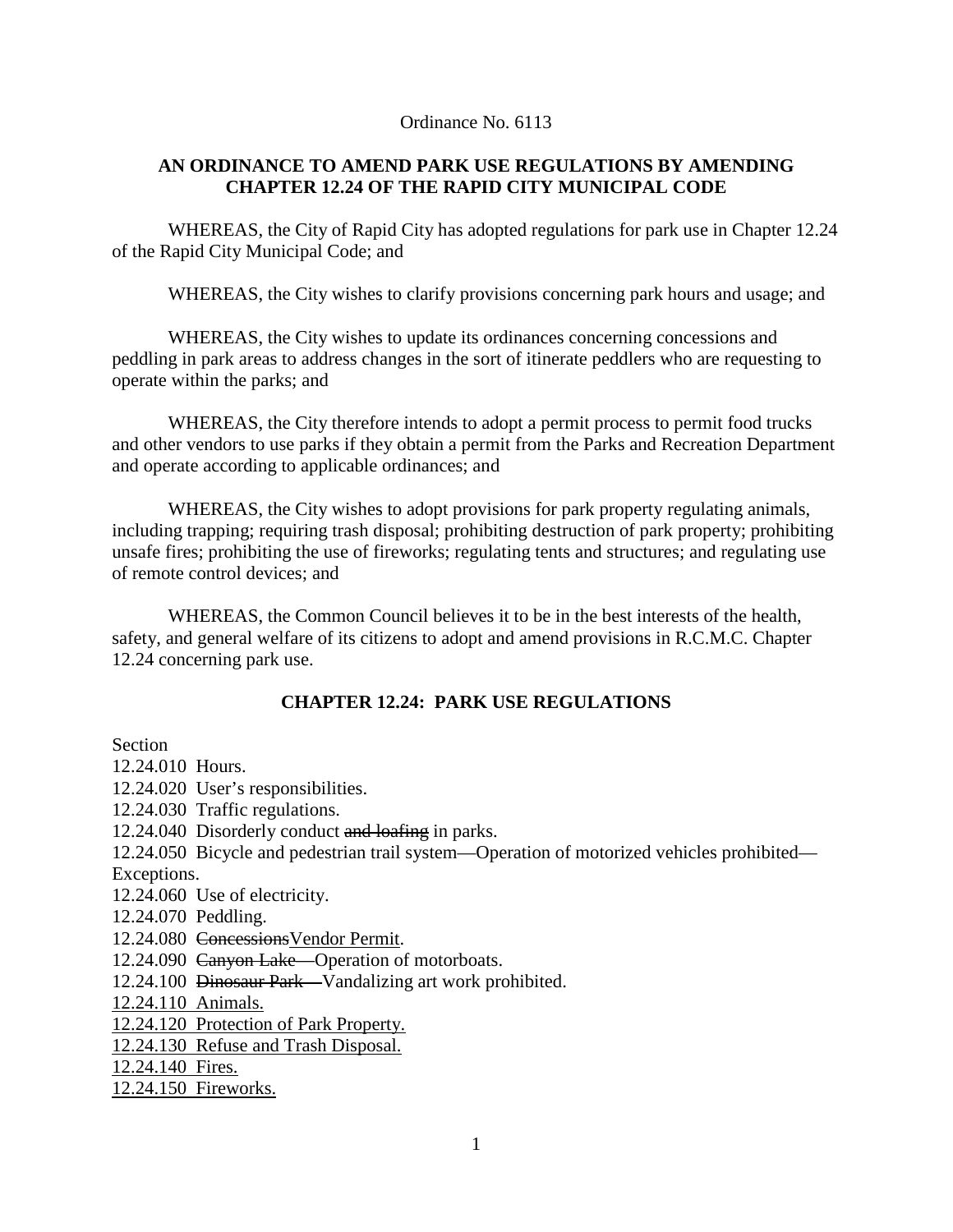12.24.160 Special Events. 12.24.170 Tents and Structures. 12.24.180 Remote control vehicles. 12.24.190 Authority of Director to Prohibit Conduct. 12.24.200 Penalty.

NOW THEREFORE, BE IT ORDAINED by the City of Rapid City, that Section 12.24.010 of the Rapid City Municipal Code be and is hereby amended to read in its entirety as follows:

### **12.24.010 Hours.**

 All cCity parks shall be closed to the public each day from November 1 to March 15 from 10:00 p.m. until daylight6 a.m. the following morning, and each day from March 16 to October 31 from 10:00 p.m. until 5 a.m. except upon special permission from a cCity official in charge of the area. It shall be a violation of City ordinance to be in a City park while it is closed under this Section, except for activities authorized by the Parks and Recreation Department ("Department").

NOW THEREFORE, BE IT ORDAINED by the City of Rapid City, that Section 12.24.030 of the Rapid City Municipal Code be and is hereby amended to read in its entirety as follows:

### **12.24.030 Traffic regulations.**

All provisions of this eCode and other ordinances governing travel or traffic upon the streets of the eCity shall be applicable within and upon all eCity parks. No person shall drive or park upon any area in the City parks not designated for parking, unless specifically authorized by the Department.

NOW THEREFORE, BE IT ORDAINED by the City of Rapid City, that Section 12.24.040 of the Rapid City Municipal Code be and is hereby amended to read in its entirety as follows:

### **12.24.040 Disorderly conduct and loafing in parks.**

No person shall act in a disorderly, unchaste or lewd manner, or habitually loaf or sleep on the ground or on benches within any cCity park.

NOW THEREFORE, BE IT ORDAINED by the City of Rapid City, that Section 12.24.050 of the Rapid City Municipal Code be and is hereby amended to read in its entirety as follows:

**12.24.050 Bicycle and pedestrian trail system—Operation of motorized vehicles prohibited—Exceptions.**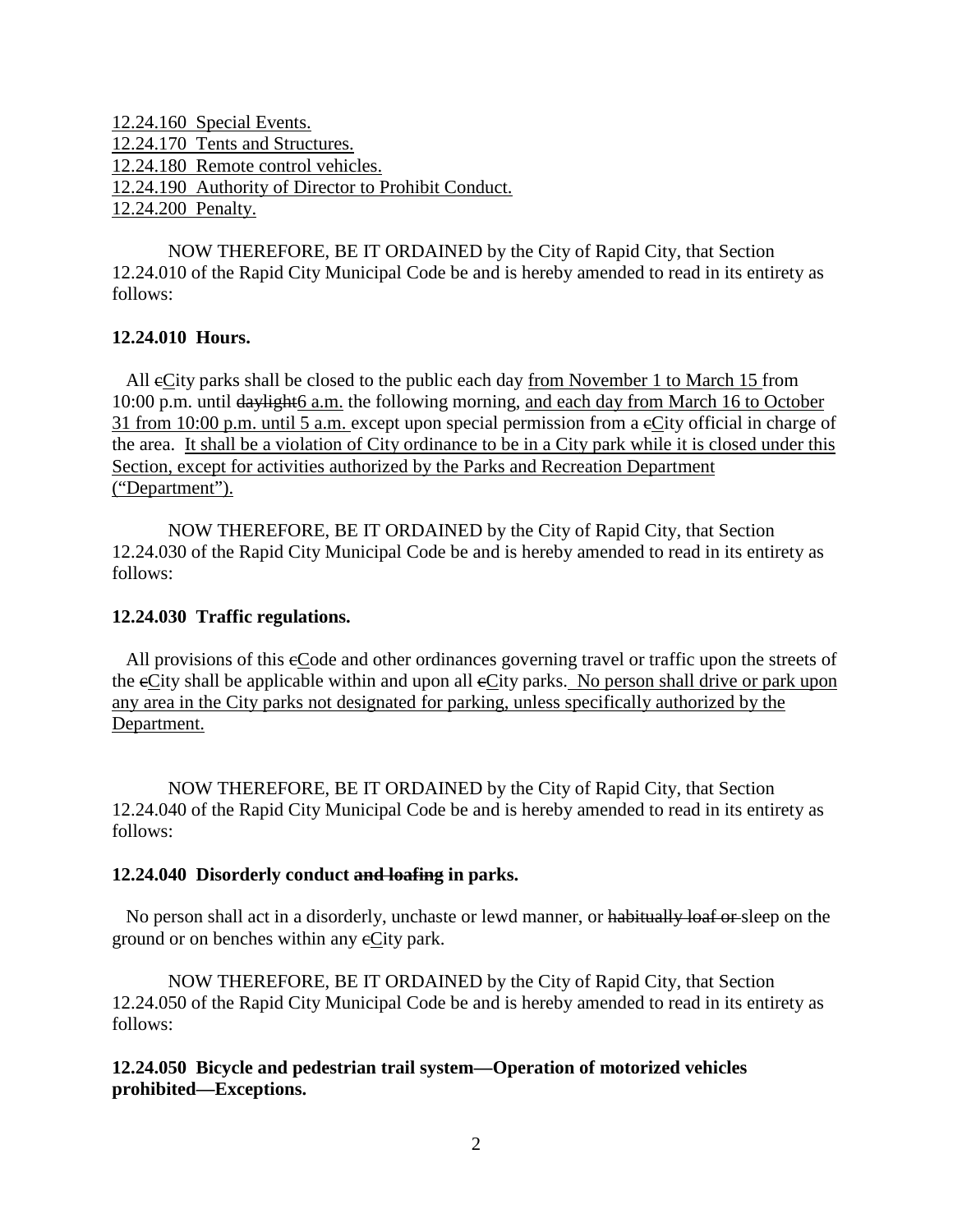No person shall operate any automobile, motorcycle, golf cart or other motorized vehicle upon the primary and secondary bicycle and pedestrian trail system; provided, however, that, the street and traffic engineer Department may authorize operation of golf carts on the system in the immediate area(s) of the Meadowbrook Golf Course and Executive Golf Course and may authorize operation by handicapped persons of the vehicles and in a manner as he or she shall determine not inconsistent with the purpose of the trail system. This sSection shall not apply to the operation of eCity maintenance vehicles, nor to motorized law enforcement vehicles or authorized vendors who are otherwise permitted under Section 12.24.080, nor to individuals operating with the permission of the Department.

NOW THEREFORE, BE IT ORDAINED by the City of Rapid City, that Section 12.24.070 of the Rapid City Municipal Code be and is hereby amended to read in its entirety as follows:

# **12.24.070 Peddling.**

 A. It is unlawful for any peddler or other person excepting a person authorized pursuant to Section B or pursuant to Section 12.24.080, occupying a portion of the park under a valid concession agreement to sell or offer to sell, to any person within any municipal park of the cCity, any goods, wares, merchandise, books, pictures, novelties, souvenirs or trinkets, or any other article of commerce and trade, including goods of his or her own production or manufacture.

 B. A person may perform the activities discussed in Section A if the person is authorized to conduct vending operations pursuant to Section 12.24.080, or if the person otherwise seeks and receives permission from the Department. Any such conduct must be limited to the terms of the permission given by the Department, including timeframe, location, permitted activities, etc.

C. This Section does not apply to farmer's markets authorized by the City.

NOW THEREFORE, BE IT ORDAINED by the City of Rapid City, that Section 12.24.080 of the Rapid City Municipal Code be and is hereby amended to read in its entirety as follows:

### **12.24.080 ConcessionsVendor Permit.**

 A. *Private Vendors in Parks.* Authorized concessionsvendors for the sale or distribution of foods and beverages for immediate consumption shall be permitted by private citizens and entities at those the following municipal parks and pools, limited to the specific areas as shown on the park concession vendor map on file in the Rapid City Parks Department and herein incorporated by reference:. No vendor within any of the areas listed in the park vendor map shall be authorized without issuance of a vendor permit by the Department under this Section.

1. College Park;

- 2. Horace Mann Park: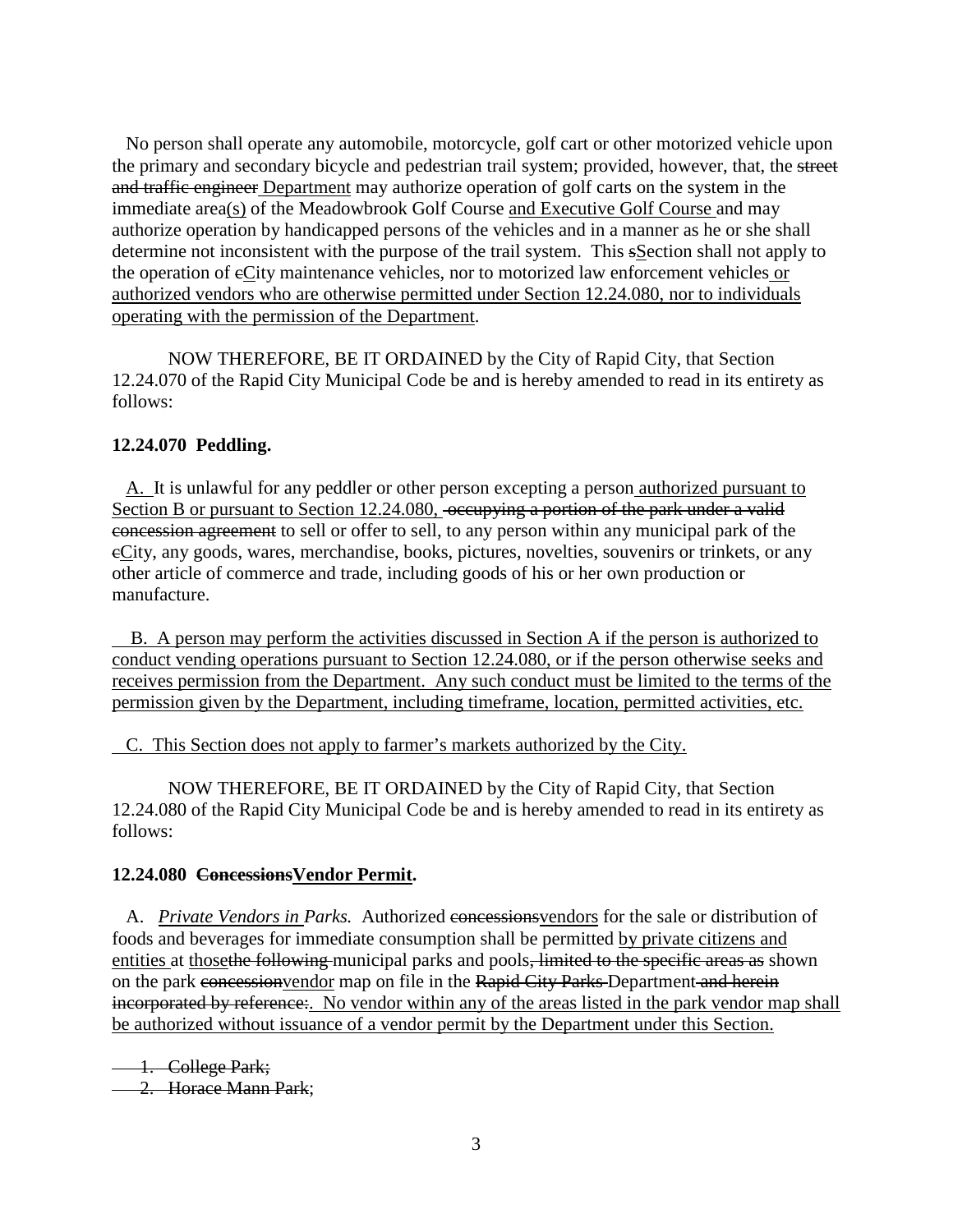3. Robbinsdale Park:

- 4. Robbinsdale Pool;
- 5. Roosevelt Park;
- 6. Sioux Park (East);
- 7. Sioux Park (swimming pool);
- 8. Wilson Park; and

### **9. Canyon Lake Park (no concessions authorized).**;

 B. *Lessee Concessions*. Lessees of athletic fields and park property may also sell and distribute foods and beverages for immediate consumption if authorized within the relevant lease agreement without obtaining a permit under this Section.

 BC. *Concession proposalVendor Permit Application*. No concession within any of the areas listed in subsection A. of this section shall be authorized, nor shall any concession agreement be entered into without approval of a written proposal by the Common Council, which Applications for vendor permits shall contain the following information:

1. The specific municipal park(s)  $\Theta$  proposed to be operated under a concession agreement by the applicant for the proposed vendor operation, not to exceed 2 of the areas designated in subsection A. of this section;

2. Types and kinds of foods and beverages to be sold by applicant at a particular area;

 3. Satisfactory evidence that applicant is or will be in compliance with all applicable state food service licensing requirements at the time of operation of the proposed concession vending;

4. Specification of the type and kind of concession vending structure or vehicle proposed to be placed by applicant at a particular area, including, but not limited to construction materials, mobility or portability of the structure, colors, lighting or other similar devices, all to be consistent with the particular park or pool setting proposed. The use of amplified sound, bells, sirens, whistles or other similar devices in connection with the proposed concession shall be strictly prohibited. Signs may be allowed as regulated by Chapter 15.28 of this code.;

5. The season or seasons (not to exceed 3 consecutive seasons) of time frame, including months and days, of proposed operation. The term *SEASONS* used herein refers to the period running from the Saturday before the last Monday in May to and including the first Monday of September;

 6. The hours of operation of the proposed concessionvending operation, not to extend beyond the established hours of operation of a particular park-or pool. No concession shall operate 1 hour before, during and 1/2 hour after any official soccer, softball, baseball, horseshoe or midget football league game, unless otherwise requested and agreed to by the governing board of the affected league;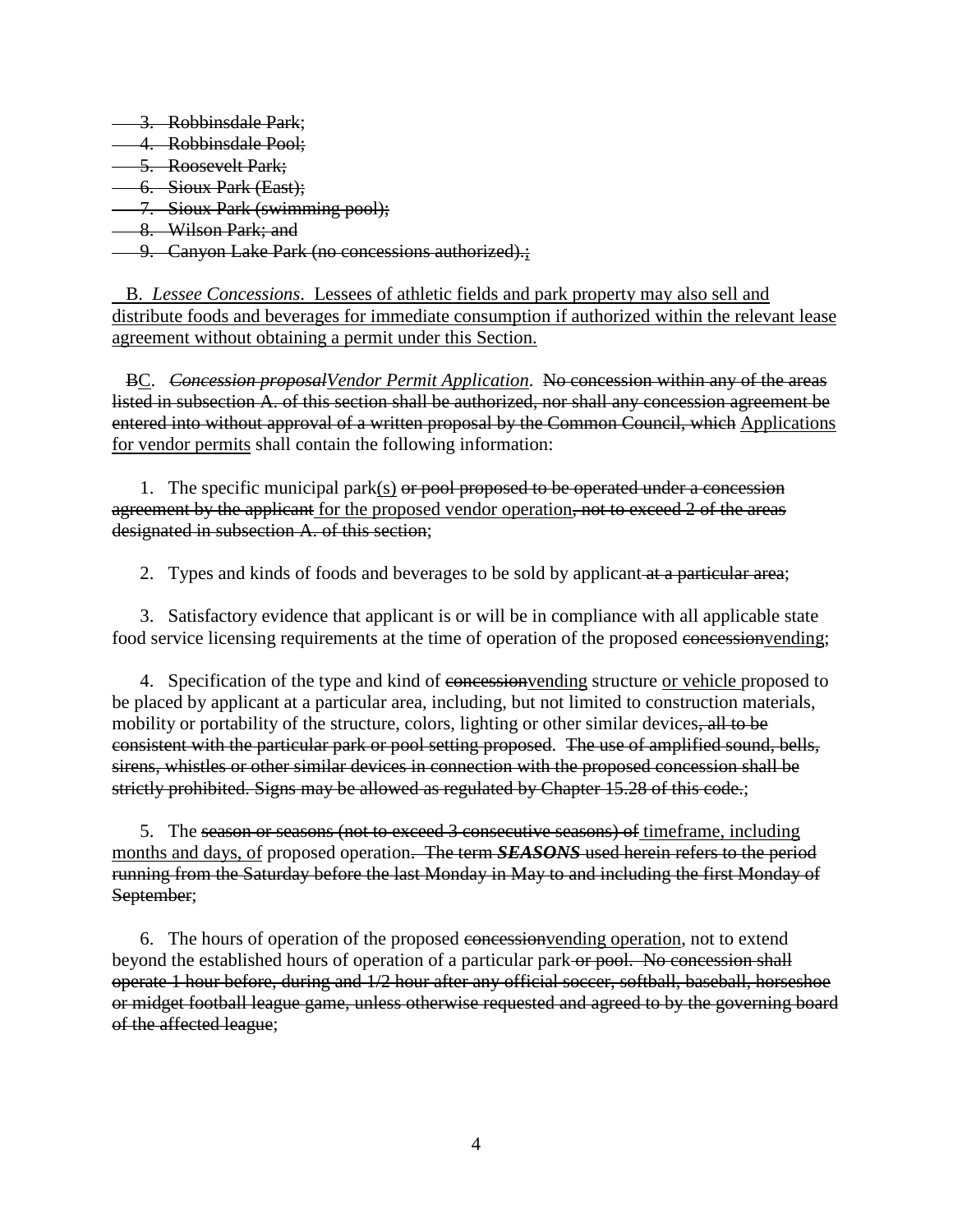7. Proposed monthly license payment for reach particular area on a fixed basis, payable in advance on the first day of each month of the seasonPayment of a fee as set by resolution of the Common Council.; and

8. Any other information requested by the Department.

 CD. *Vendor Permit Determination.* Any proposalapplication submitted pursuant to this sSection must be received by the city's Finance Officer on or before January 15 of the year of Department at least 60 days prior to the proposed vending operation, or within 2 weeks of the effective date of this section. All proposals submitted will be referred to the Parks Department Director for review. Within 60 days of the above date, tThe Common CouncilDirector of the Department ("Director") or his/her designee shall have the authority to issue vendor permits. Director may issue the vendor permit after he or she takes into consideration theshall determine the highest, most satisfactory and most advantageous proposal with respect to each park concession area, taking into consideration any recommendation of the Director together with applications submitted therefor, the characteristics of the park, the public's need or desire for the proposed concessionvending operation, the background of applicant, the applicant's conduct under any previous vendor permit, aesthetics, public health, design problemssuitability of the proposed vending operation and concessionvending structure, and safety standards, and other relevant considerations. All applicants shall be immediately notified of a determination in writing. A vendor permit does not give any permit holder an exclusive right to operate within any park unless the permit explicitly states that it is exclusive.

 DE. *Renewal*. The privilege to operate a concessionA vendor permit granted pursuant to this sSection shall be limited to the next concession seasonterms and conditions of the permit as issued by the Director, including limitations as to time, place and operation. The vendor permit shall not exceed one year, but may be renewed upon resubmittal of a vendor permit application under Section C and approval of the Directorfor 1 season at a time for a total of 3 consecutive seasons, subject to approval by the Common Council of previous operations and renegotiations of the monthly license payment.

EF. *Suspension or Revocation<del>Termination</del>*. A concession vendor permit granted hereunder may be terminated suspended or revoked by the eityDirector for violation in the event a monthly license payment is in arrears and remains unpaid for a period of 15 days after the same is due, or in the event of any of the other provisions, terms or conditions of this sSection, any state law or City ordinance, or any concession vendor permit agreement hereunder have been violated,. If Director intends to suspend or revoke any vendor permit, he or she shall give upon giving 10 calendar days<sup>2</sup> written notice to the concessionairevendor of the eity's intention to so terminaterevoke or suspend the vendor permit., and, If the violation has not been cured at the end of the 10 days, if the violation has not been cured,then Director may elect to suspend or revoke the vendor permit all rights of the concessionaire hereunder shall terminate. The Director may immediately suspend or revoke any vendor permit without notice under this Section if he or she has reason to believe that unlawful activity is occurring or if immediate action is necessary to ensure the public's health, safety, and welfare.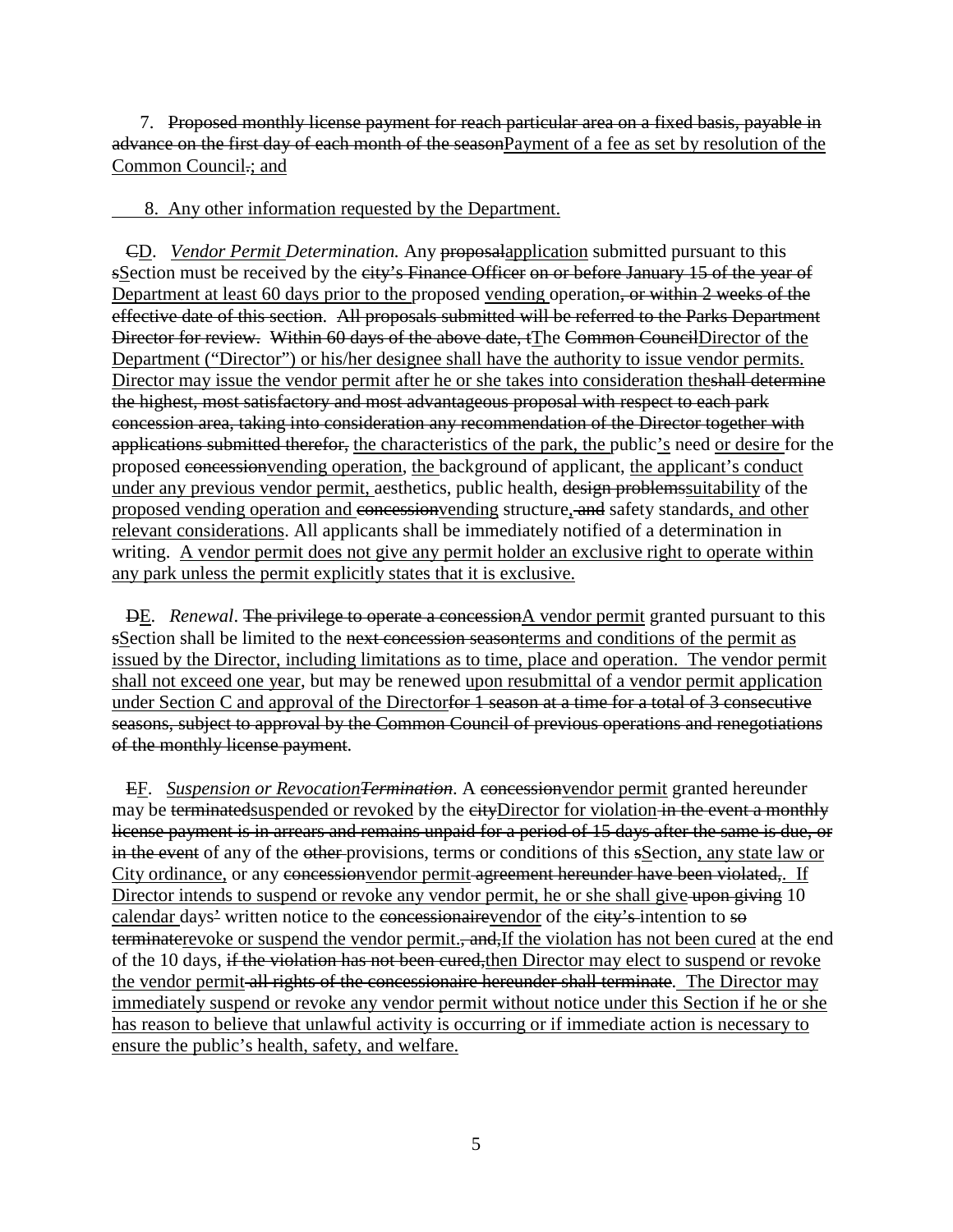G. *Amendment of Vendor Permit.* The vendor may request an amendment to a vendor permit by submitting a request for amendment with any changes to the operational plan to the Department. The Director may approve or deny the request for amendment of the vendor permit. The Director has discretion to determine whether the scope of an amendment request requires a new vendor permit application.

 H. *Appeal to Parks and Recreation Advisory Board.* Actions of the Director under this Section as to issuance, denial, renewal, suspension, or revocation of a vendor permit may be appealed to the Parks and Recreation Advisory Committee by any person aggrieved by the Director's action. Any such appeal shall be made by timely filing a written notice of action taken and the reasons for the appeal with the Department. If the appeal is made by the applicant for the vendor license, it shall be taken within 15 days after notice of the Director's action is sent by mail to the address provided on the applicant, or in the case of a permit holder, the most recent address on file with the Department.

 FI. *Utilities—Trash*. ConcessionaireVendor shall pay the cost of all utility service incident to the operation of the concession vending operation at a metered, or flat rate where applicable. If the vendor permit explicitly allows, vendor may, and shall permanently install, at its own expense, in accordance with all eCity and sState requirements, any necessary utilities at the proposed concessionvending area. The Director shall approve of the placement of any installed utilities and the utilities shall remain affixed to the concessionvending area upon termination of the concession vending operation. The concession vendor shall collect and dispose of trash and garbage at least once every 24 hours, or more often as directed by the Director of the Parks Department, within the entire area of the concession vending operation as designated by the park concessionvendor map on file in the Rapid City Parks Department. The concessionaire shall provide adequate garbage receptacles to store trash and garbage for pickup by city garbage trucks.

 GJ. *Fees*. Prior to issuance of any vendor permit, the Director may require payment of a nonrefundable fee for City garbage pickup or any other pertinent fees as set by resolution of the Common Council. Upon a determination made by the Common Council pursuant to subsection C. of this section, and upon payment of a nonrefundable fee in the amount of \$100 for city garbage pickup for the season, the applicant shall be granted an exclusive, nontransferable concession for a particular park area.

 HK. *Insurance—indemnity*. Before exercising any privilegebeginning vending operations, the concessionairevendor shall obtain and maintain at all times liability insurance in the minimum amount of \$300,000 and at least \$2,000,000 aggregate and \$1,000,000 per occurrence for the injury to or death or disability of any number of persons per occurrence and \$100,000 or for property damage per occurrence. The policy shall provide for 30 days' notice of cancellation or material change to the eCity. The City of Rapid City shall be named as an additional insured on a primary, noncontributory basis for any liability arising directly or indirectly from the vending operation. In the event that the insurance is cancelled, the permit holder has 24 hours to reinstate the insurance or the permit shall be revoked. The concessional integration shall indemnify and save harmless the eCity, its officers, employees and agents against any and all claims arising from the concessionvending operation.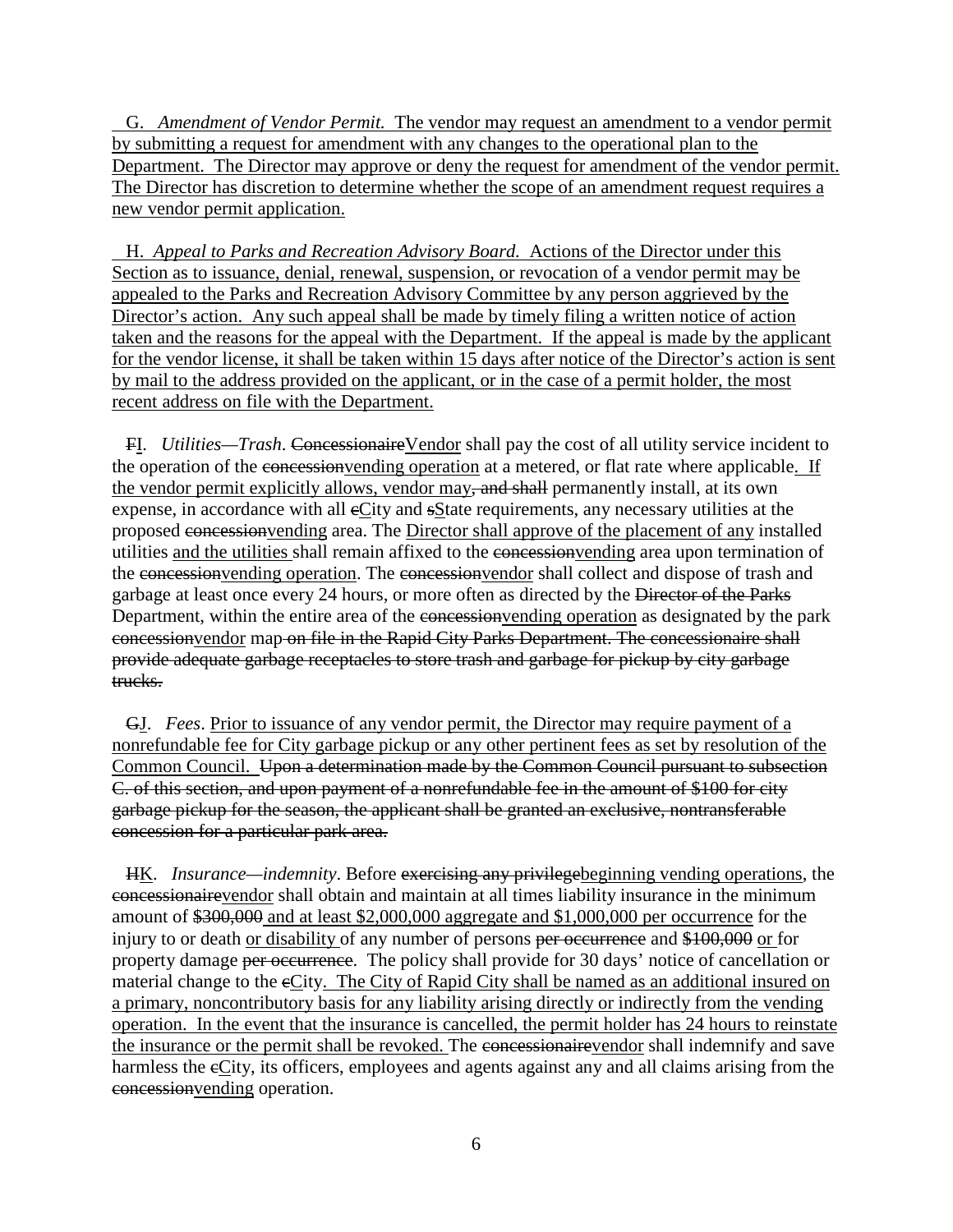L. *City Vending.* Nothing in this Section shall limit the ability of the City to conduct vending operations at any parks or pools, as authorized by the Director.

 M. *Additional Regulations.* The use of amplified sound, bells, sirens, whistles or other similar devices in connection with the vending operation is strictly prohibited. Signs may be allowed as regulated by [Chapter 17.50.080 and 17.50.100](http://www.amlegal.com/nxt/gateway.dll?f=jumplink$jumplink_x=Advanced$jumplink_vpc=first$jumplink_xsl=querylink.xsl$jumplink_sel=title;path;content-type;home-title;item-bookmark$jumplink_d=south%20dakota(rapidcity_sd)$jumplink_q=%5bfield%20folio-destination-name:%27Chapter%2015.28%27%5d$jumplink_md=target-id=JD_Chapter15.28) of this eCode. Additional ordinances may apply depending upon the type of structure, location, operation, or other conditions of the proposed vending operation.

NOW THEREFORE, BE IT ORDAINED by the City of Rapid City, that Section 12.24.090 of the Rapid City Municipal Code be and is hereby amended to read in its entirety as follows:

### **12.24.090 Canyon Lake—Operation of motorboats.**

No person shall operate any motorboat upon the waters of Canyon Lakewithin any park, except with written authorization of the eCity. The authorization shallmay be made by the Common Council for such purposes and special events, and subject to such limits and conditions, as the Council deems to be in keeping with the nature and purposes of the lake. For the purposes of this sSection, motorboats shall include any boat powered by gasoline, diesel or electric motor; provided, nothing herein shall prohibit the use of electric trolling motors, not large enough to move the craft faster than 7 m.p.h.

NOW THEREFORE, BE IT ORDAINED by the City of Rapid City, that Section 12.24.100 of the Rapid City Municipal Code be and is hereby amended to read in its entirety as follows:

# **12.24.100 Dinosaur Park—Vandalizing art work prohibited.**

 No person shall injure, deface, climb upon, color, paint, mark the surface of, nor throw any substance upon, any of the works of art, monuments or prehistoric animal figures in Dinosaur any City pPark.

NOW THEREFORE, BE IT ORDAINED by the City of Rapid City, that Section 12.24.110 of the Rapid City Municipal Code be and is hereby added to read in its entirety as follows:

# **12.24.110 Animals.**

 A. *Dogs.* No person shall permit any dog owned by him/her or under his/her control or custody to enter any park, or portion of a park, with signs posted bearing the words "No Dogs Allowed" or other words to the same effect. In park areas where no such signs are posted, dogs shall at all times be kept under reasonable control by means of a leash, except as provided in Section B.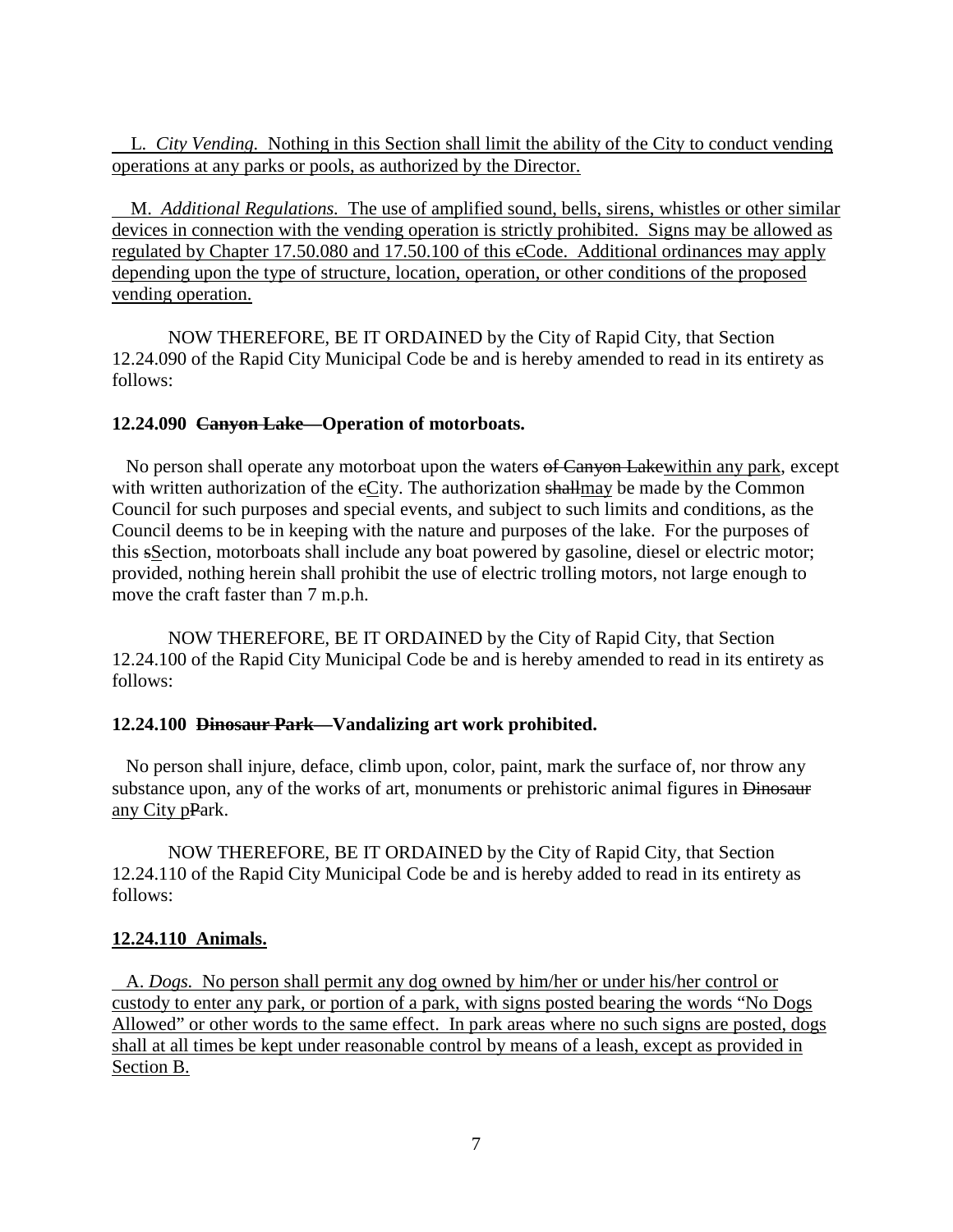B. *Off-Leash Areas.* In parks designated as off-leash areas, dogs need not be on a leash but must be under the verbal control of owner. Parks with designated off-leash areas include Braeburn Park, Vicki Powers Memorial Park (posted area only), Knollwood Drainage Area, Memorial Park East (between East Blvd. and Fifth Street), Robbinsdale Park (posted area only), and other areas designated by the Director.

 C. *Other Animals.* No person shall permit any other animal, wild or domestic, that is owned by him/her or under his/her control or custody to enter any park, except when special permission is granted by the Director.

 D. *Fishing or Trapping.* No person shall possess any device with the intent to use the device to capture any wild or domestic creature in any park with the exception of those devices which are necessarily used for fishing in the streams and lakes within the park. However, trapping that is necessary to protect public property may be permitted only under the direction and authority of the Department, so long as the trapping is in compliance with state regulations.

 E. *Animal Protection.* No person shall harm any bird nest within the limits of any park or public property, nor aim or discharge any airgun, slingshot, or other weapon, or throw any stones or other projectiles at, nor injure or attempt to injure any bird, wild creature, or other animal within any park or public property, except as authorized by the Director. This Section does not prohibit fishing when done in compliance with state law.

NOW THEREFORE, BE IT ORDAINED by the City of Rapid City, that Section 12.24.120 of the Rapid City Municipal Code be and is hereby added to read in its entirety as follows:

# **12.24.120 Protection of Park Property.**

 No person shall willfully mark, deface, disfigure, tamper with, displace, or remove any buildings, tables, benches, signs, grills, trees, shrubs, flowers, artifacts, rocks, petrified wood, or any other historic, natural, or geological resources, or any other public park property or appurtenances whatsoever, either real or personal. No person shall enter upon the grass or turf of any park where any prohibitory sign is posted.

NOW THEREFORE, BE IT ORDAINED by the City of Rapid City, that Section 12.24.130 of the Rapid City Municipal Code be and is hereby added to read in its entirety as follows:

# **12.24.130 Refuse and Trash Disposal.**

 No person shall dump, deposit or leave any bottles, broken glass, ashes, boxes, cans, rubbish, waste, garbage or other trash of any nature in a public park, except in proper receptacles designated for that purpose. Where proper receptacles are not provided, all such rubbish or waste shall be carried out of the park for disposal by the person responsible for its presence. No person shall deposit, place or leave any rubbish or waste in any waste receptacle in the park which has not been generated within the park.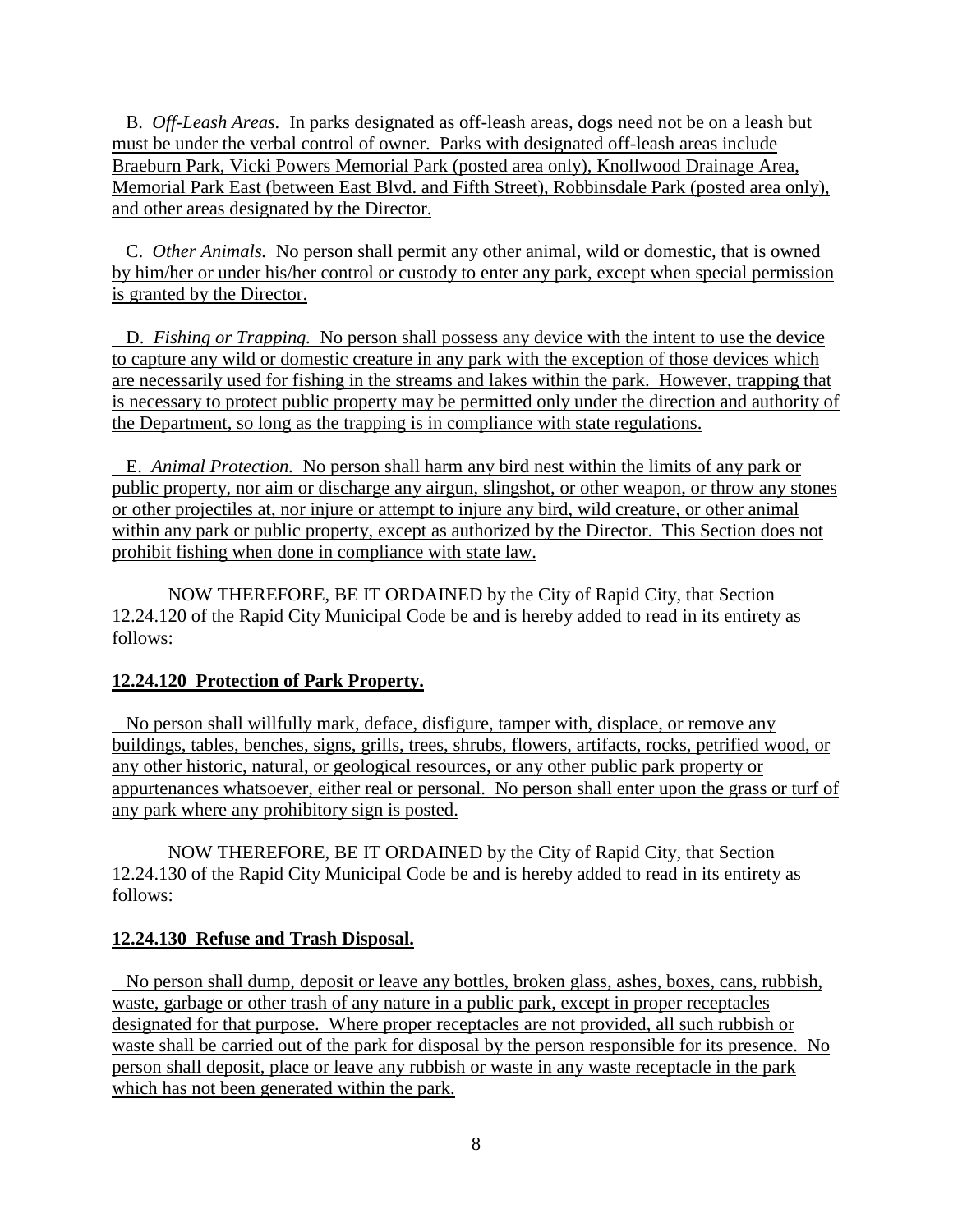NOW THEREFORE, BE IT ORDAINED by the City of Rapid City, that Section 12.24.140 of the Rapid City Municipal Code be and is hereby added to read in its entirety as follows:

### **12.24.140 Fires.**

 No person shall kindle or build a fire in any public park or playground except in receptacles provided for such use, or in private receptacles or grills, provided that the allowable receptacles or grills are placed in areas designated for that purpose by the Director of the Parks and Recreation Department. Every person who starts or uses a fire shall completely extinguish the fire before leaving the park.

NOW THEREFORE, BE IT ORDAINED by the City of Rapid City, that Section 12.24.150 of the Rapid City Municipal Code be and is hereby added to read in its entirety as follows:

### **12.24.150 Fireworks.**

 No person shall bring into any public park, or have in his/her possession in a public park, or set off in a public park any firecrackers, rockets, or other fireworks or explosives, other than those expressly permitted in Section 8.24.020 or unless authorized by the Fire Chief and Common Council. No person shall discharge any firecracker, torpedo, rocket, or other firework or explosive, in a manner that causes them to land in any park area.

NOW THEREFORE, BE IT ORDAINED by the City of Rapid City, that Section 12.24.160 of the Rapid City Municipal Code be and is hereby added to read in its entirety as follows:

### **12.24.160 Special Events.**

 No person shall hold a parade or special event in any park or greenway tract without first obtaining a Special Event Permit pursuant to Chapter 12.20.

NOW THEREFORE, BE IT ORDAINED by the City of Rapid City, that Section 12.24.170 of the Rapid City Municipal Code be and is hereby added to read in its entirety as follows:

### **12.24.170 Tents and Structures.**

 No temporary or permanent structure, booth, tent, or inflatable structure shall be erected in any park for any purpose without permission of the Director. Tents located in parks must comply with R.C.M.C. Title 15, Buildings and Construction, and Title 17, Zoning.